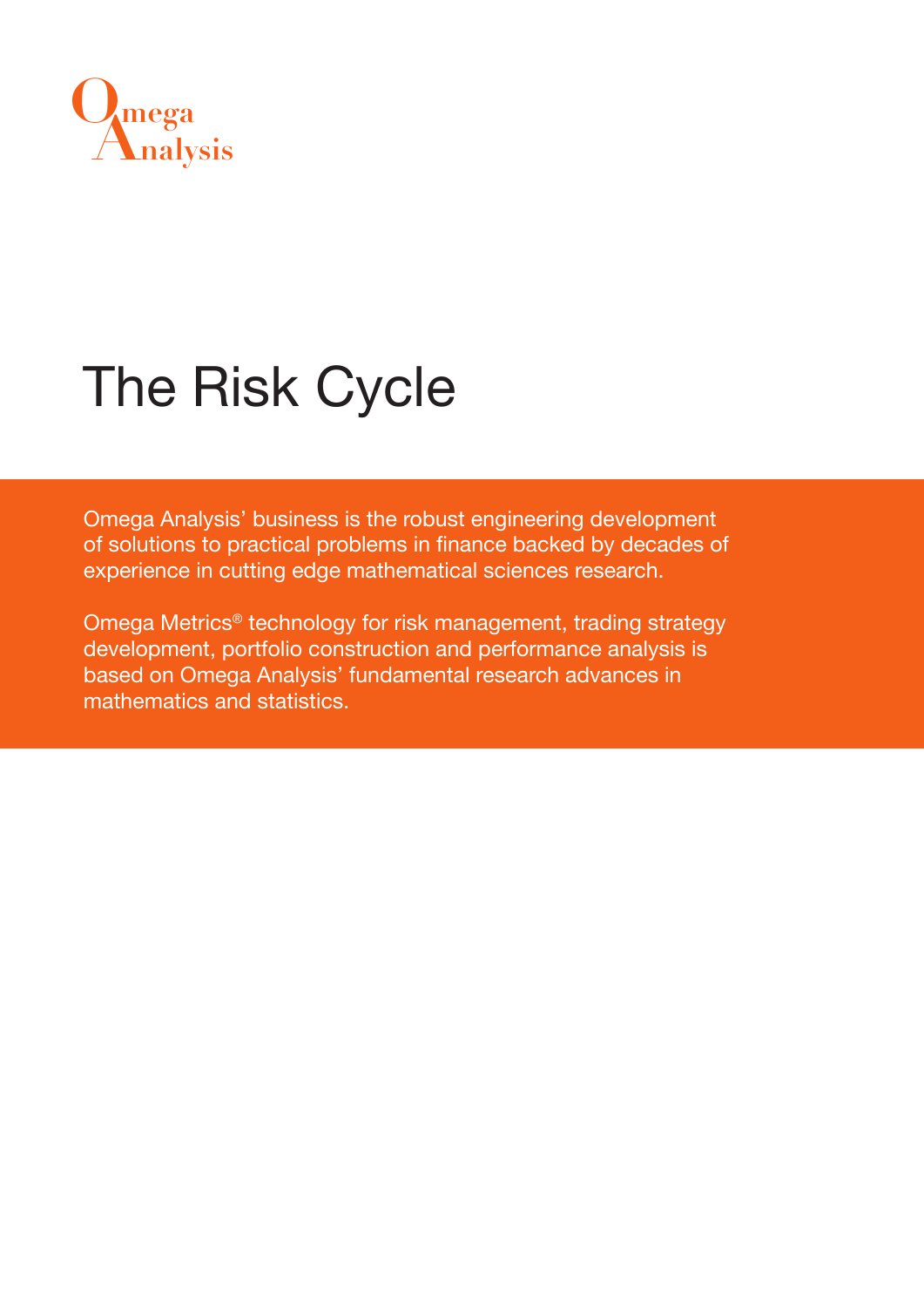**[Analysis](http://www.OmegaAnalysis.com)**

**Omega**

Projected Time Remaining in the U.S. equity market boom: 75 trading days. Omega Metrics® Risk Cycle Analysis correctly predicted both the timing and the magnitude of the 2000 and 2008 crashes. It did the same in 1929 and 1937.

Risk Cycle Analysis identifies unsustainable market booms and predicts the magnitude of the correction which should follow. The Risk Cycle Downturn Indicator marks the transition from boom to bust by turning from positive to negative. (See Figures 1 and 2.) When this happens in a market which has a large correction outstanding the result is a dramatic collapse in prices. By monitoring the evolution of the Indicator we can estimate the number of trading days left in a bull market.





In early 1937 a correction of at least 36% was predicted. In mid April 1937 the estimated time to the end of the boom was 380 days. By the beginning of May this had shortened to 180 days. At the end of May it was reduced to 60 days. The transition occurred on 5 August 1937 and was followed by a 50% decline in the S&P Index.

Current Analysis: Current warning signals are eerily similar to those in 1937. The S&P 500 Index is due for a correction of at least 40%. In April 2015 the estimated time left in the boom was 300 days. By mid May 2015 this had shrunk to 200 days. At the end of June the estimate has dropped to 160 days as the Greek crisis intensified. At the market close on July 31, 2015 the estimate has dropped still further to 75 days.

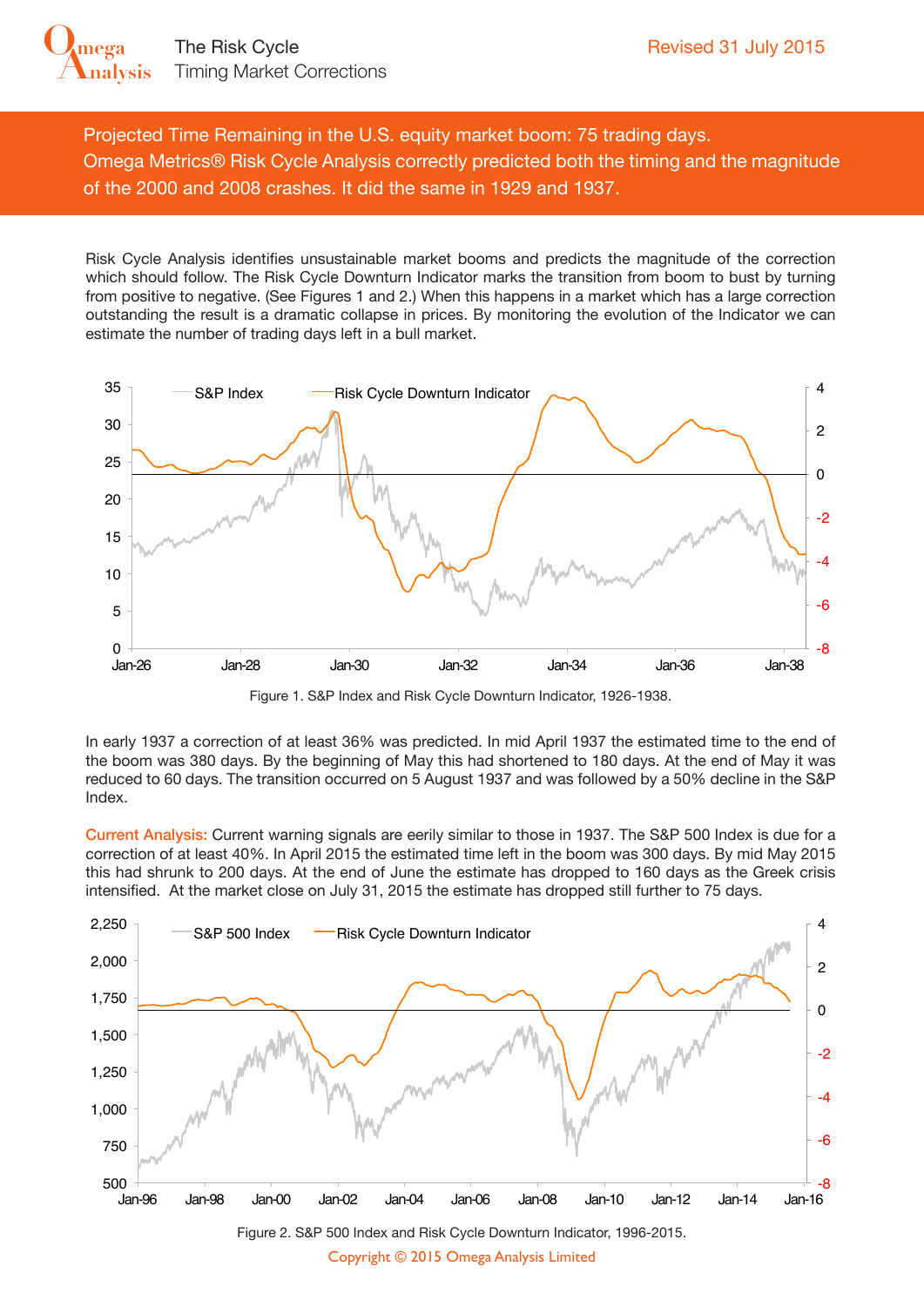Omega Metrics® Market Intelligence makes Risk Cycle technology available for applications ranging from early warning indicators of emerging bubbles, corrections and recoveries to risk management of investment portfolios and trading positions.

*"...the stars in the Milky Way cannot be resolved by the unaided human eye and were only 'discovered' when Galileo turned his telescope upon them."1*

#### New Risk Technology

In the aftermath of the 2008 Crash we created a revolutionary statistical instrument. Like Galileo's telescope, it reveals previously invisible phenomena–not in the night sky but in financial market data.

Our advances in statistical technology provide risk measurements of unprecedented accuracy. The predictive power of these measurements has been confirmed in large scale historic data sets and, day after day, in real time, for several years across asset classes in financial markets worldwide.

#### Predicting Booms and Busts

This technology reveals predictable Risk Cycles which are *leading indicators* of market booms and busts. Risk Cycles are characterised by alternating periods of falling and rising measured risk and by periods of persistent asymmetries in the distribution of 100,000 gains and losses–which we call Market Modes.

These have been the statistical fingerprints of booms and busts for more than a century.

The predictive power of Risk Cycles is demonstrated by the excess returns generated in an out of sample trading simulation over almost two decades. We apply the Risk Cycle signals to a generic trading system<sup>2</sup> for a global equity index. The system maintains a constant default risk budget. Additions to the default risk budget are made according to the Market Mode signals (which include the timing of transitions from long to short trading).

The proof of the Risk Cycle predictions can be seen in Figure 1. Since October 1996 the gap between the equity index and the Risk Cycle Trading has continued to widen, providing unmistakeable evidence of the information in the statistical signals that drive it. The default Risk Cycle Trading reduces drawdowns and volatility and increases risk adjusted return, generating 'smart beta'. The Market Mode signals generate alpha.



half.

<sup>1</sup> John Gribbin, *The Scientists*, Random House, New York, 2002, p 589.

<sup>2</sup> Trading system parameters have been set to generic unoptimised values. For example we measure risk by our standard 1 in 100 day VaR and Expected Shortfall.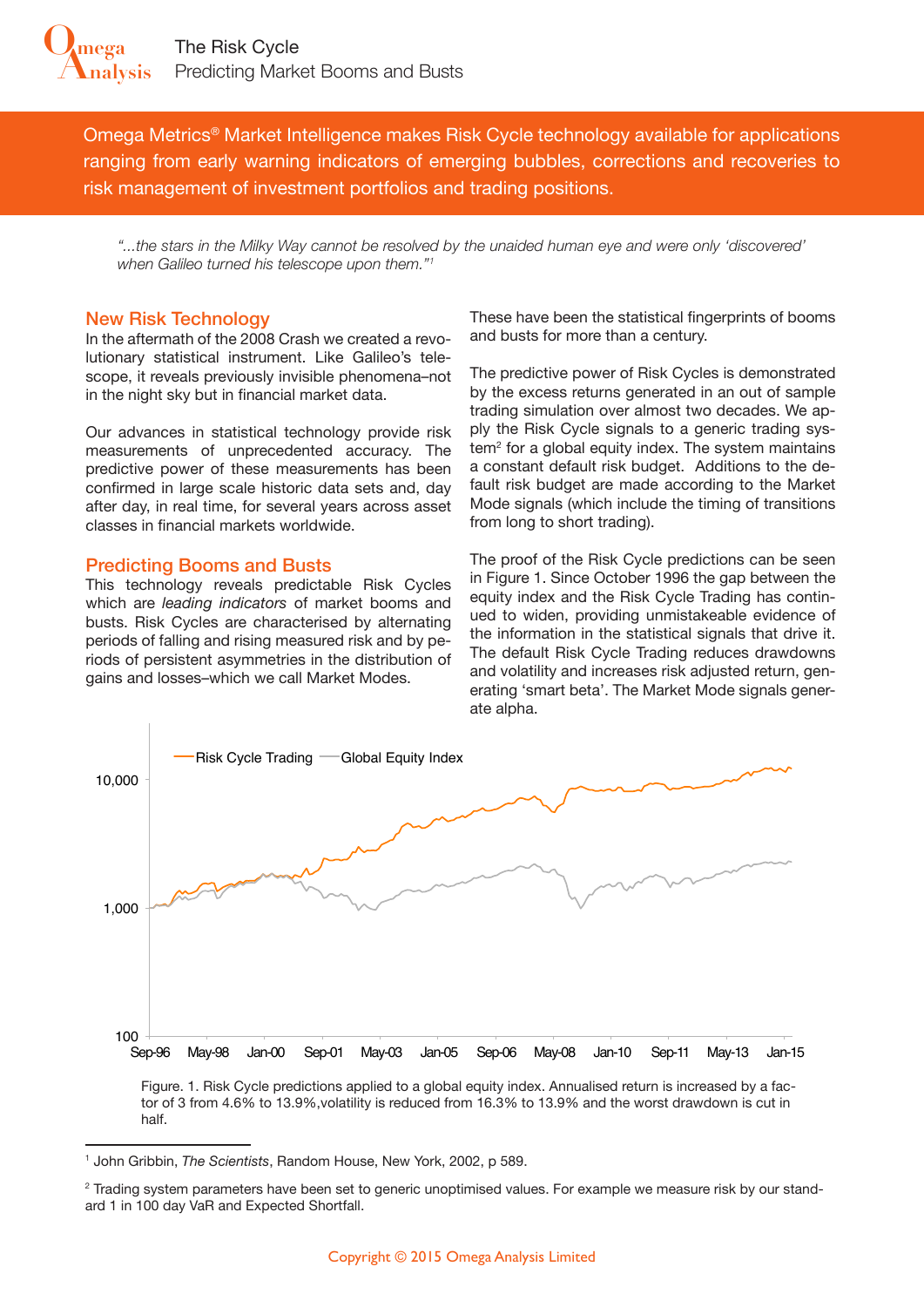Omega Metrics® Risk Parity portfolios target a constant risk level while maintaining equal risk exposure to bonds and equities throughout the Risk Cycle. They dramatically out-perform the standard bond equity mix.

#### A Dangerous Tradition

A traditional portfolio mix of equities and bonds leaves almost all of the risk concentrated in the equity component. This can have disastrous consequences when equity markets crash because the diversification benefit of the bond investment is swamped by the equity losses.

## Risk Parity Portfolios

This has led to the strategy of designing investment portfolios in which risk rather than capital is allocated equally between the component assets. In its simplest form a 'Risk Parity' portfolio of equity and bond investments distributes risk equally between the equity component and a levered bond component with much better results than the conventional capital weighted allocation, especially through periods of market turmoil.

To construct a Risk Parity portfolio we must select component assets, balance their risk and maintain that balance over time. The success of this approach therefore depends both on the manager's ability to choose component assets and *also on the quality and predictions of his risk measurement tools.*

### Risk Targeting

Omega Analysis' advances in statistical technology provide risk measurements of unprecedented accuracy. The predictive power of these measurements has been confirmed in large scale historic data sets and, day after day, in real time, for several years across asset classes in financial markets worldwide.

This technology reveals predictable Risk Cycles which *lead* market booms and busts. Maintaining a constant risk level through the Risk Cycle *automatically increases market exposure as booms grow and decreases it as they peak and turn to busts.*

We demonstrate the power of this approach–and the information content of our risk measurements–by constructing a Risk Parity portfolio from two 'off the shelf' components: the S&P 500 Index and the Vanguard Total Bond Market Index, in an out of sample simulation over almost 3 decades using our proprietary tail model.<sup>1</sup>



Figure. 1. The Omega Metrics® Risk Parity Portfolio targets a constant Expected Shortfall level through the boom and bust cycles over the past 28 years. It increases annualised return from 8.1% to 10.4% while reducing annualised volatility from 8.9% to 6.3%. The worst drawdown has been cut from 33% to only 9%.

<sup>1</sup> Unlike volatility, which treats large gains as well as large losses as equally risky, Omega Metrics® Expected Shortfall accurately predicts downside risk at a given probability level.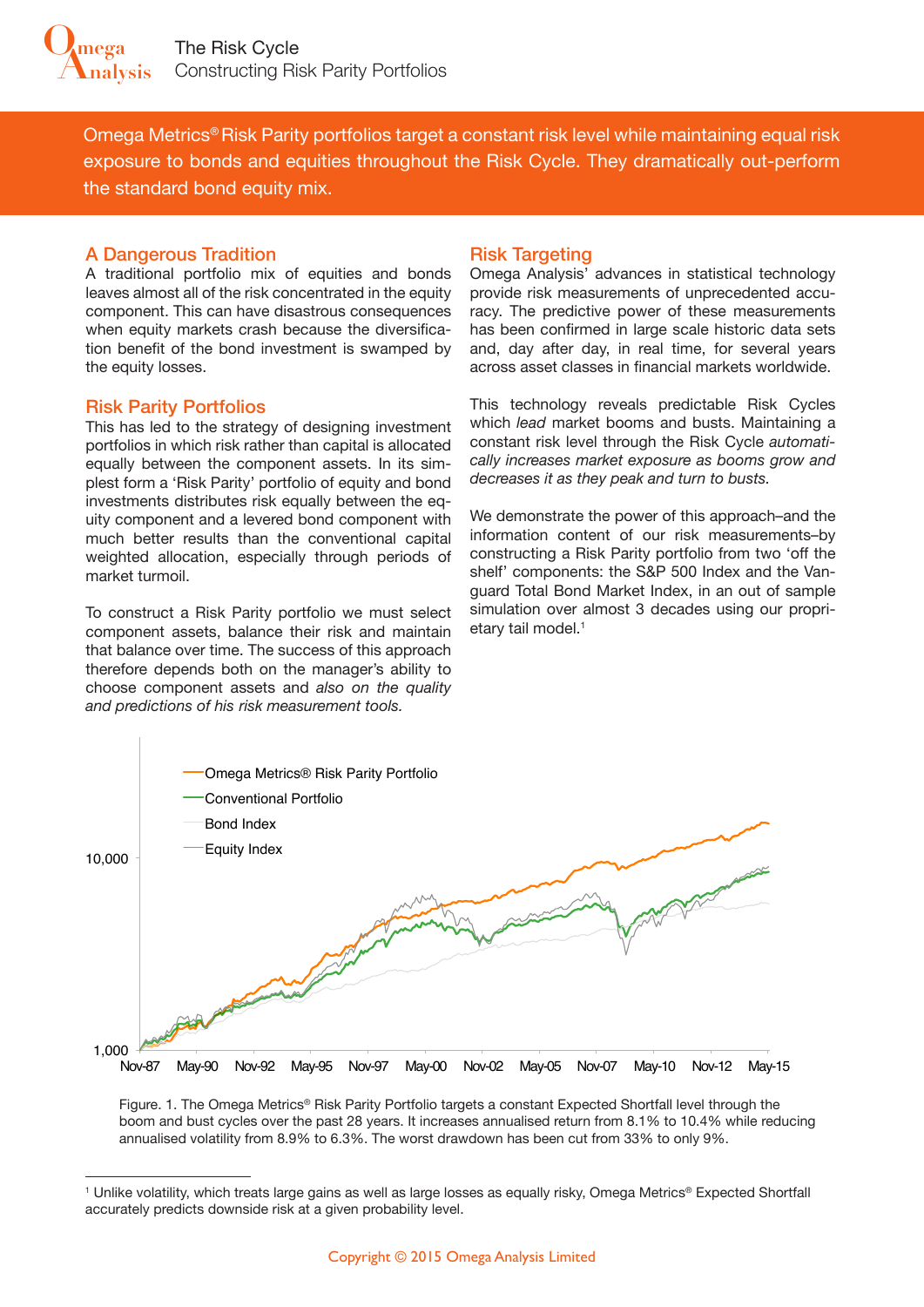Omega Metrics® Risk Cycle Trading generates 'smart beta' by maintaining a constant risk level throughout the cycle and generates alpha from Market Mode signals. This powerful combination produces outstanding risk-return characteristics.

#### Smart Beta

The traditional mix of equities and bonds leaves almost all the risk concentrated in the equity component. When equity markets crash their losses can swamp the diversification benefit of the bond component–leaving a drawdown that can take a very long time to recover from. For investors who need growth this is a serious setback. For those who need income, it can be catastrophic.

In 'Constructing Risk Parity Portfolios' we showed the benefit of using Risk Cycle technology to build a Risk Parity portfolio which not only allocated equal risk to equities and bonds but maintained that constant risk level throughout the cycle. Using only the S&P 500 Index and the Vanguard Total Bond Market Index as components the Omega Metrics® Risk Parity portfolio dramatically outperforms the standard 60-40 equity bond mix with the same components.

This advantage is entirely due to our ability to measure risk accurately. Because Risk Cycles lead market booms and busts, maintaining a constant risk level through the Risk Cycle automatically increases market exposure as booms grow and decreases it as they peak and turn to busts.

#### Adding Alpha

But there is additional, alpha generating, information in the Risk Cycle. Market Mode signals indicate periods which produce higher than normal risk adjusted returns in the expansion phase of the market cycle. They signal advantageous times to switch between a long and a short position and subsequently identify periods where the short position can obtain higher than usual risk adjusted return.

Figure 1 shows the effect of adding Risk Cycle Trading of Market Mode signals in the S&P 500 Index to the Omega Metrics® Risk Parity portfolio. The alpha added increases the annual return from 10% to 14.5% while improving the Shape ratio. It also reduces the worst drawdown by more than a third, from 10.4% (October 2008) to 6.9% (August 2013).



Figure 1. The Omega Metrics® Risk Parity Portfolio outperforms the Conventional Portfolio of Bonds and Equities. Adding Risk Cycle information generates alpha, increasing annualised return from 10% to 14.5%. The annualised standard deviation increased from 6.2% to 8.3%.